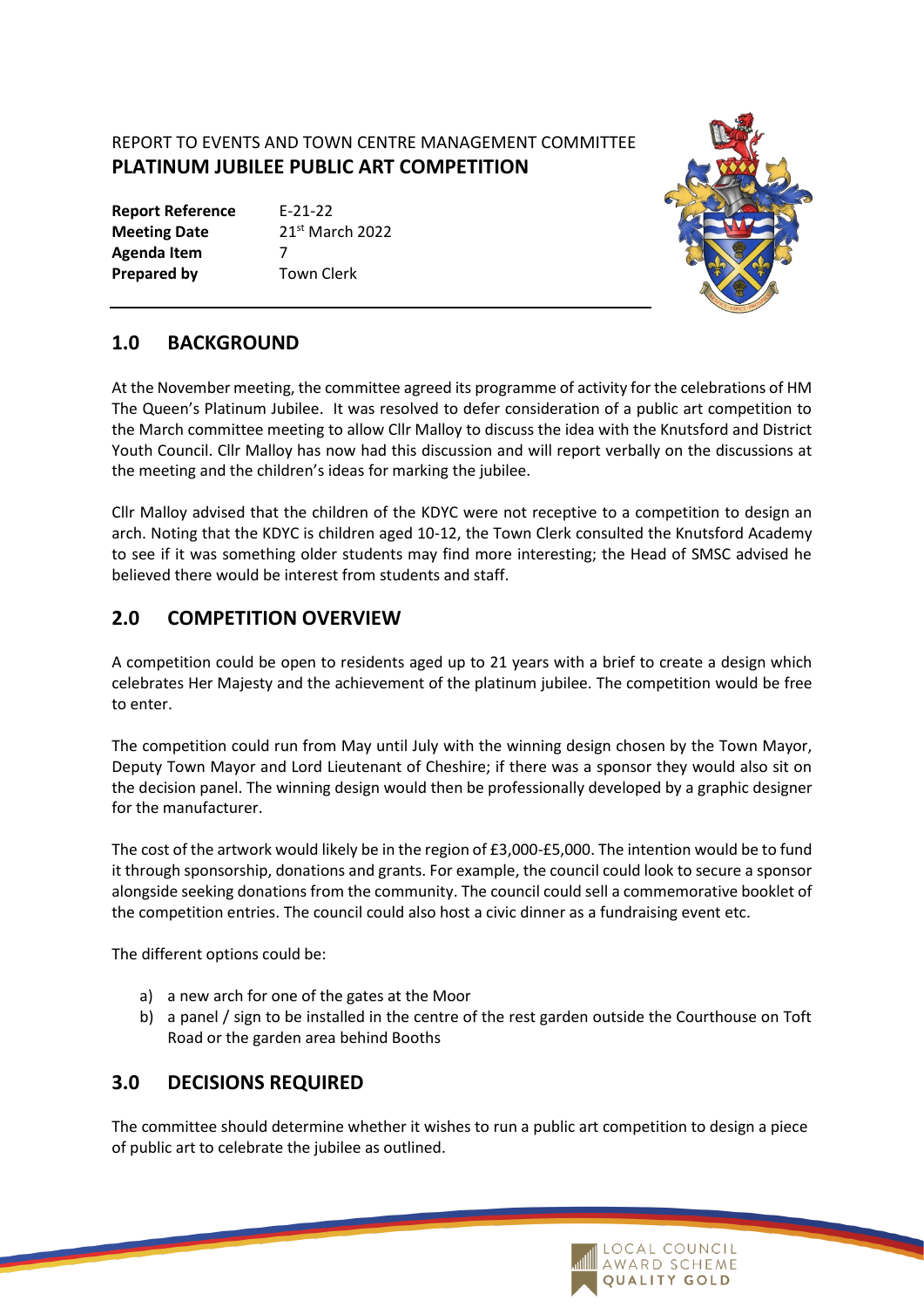# **APPENDIX A: ILLUSTRATED EXAMPLES**



Above/below – cast signs.